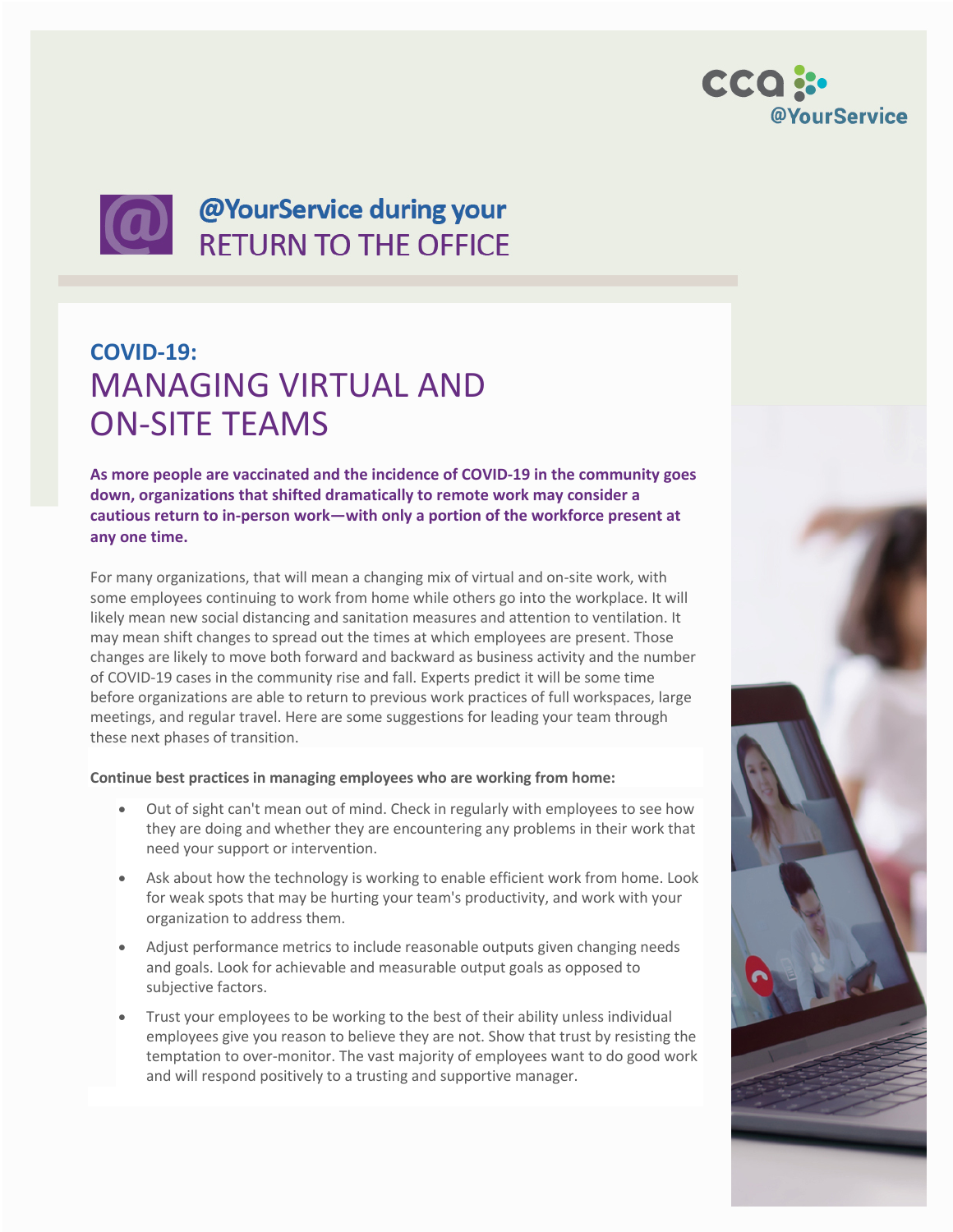



## **QUE ONE OFFICE**<br>RETURN TO THE OFFICE

**Be sure you understand individual concerns and constraints when you make decisions about when and where employees are expected to work:**

- Discuss any concerns individual employees have about their own health risk or the health risk of other members of their household.
- Discuss how child care and remote schooling are affecting when and where employees are able to work.
- Discuss how your employees would get to and from work safely if they are asked to, especially if they normally use public transportation.

#### **Demonstrate your care for employees who are asked to come into the workplace:**

- Show that you are on top of measures to make the workplace safe. The list at the end of this guide offers an overview of what those measures might include, but the specific measures for your organization will be decided by your leadership team. Explain your organization's infection-control measures to your employees when you ask them to come into the workplace. Take the time to answer their questions.
- Make sure your employees understand what will be expected of them to keep the workplace safe—how they are to practice social distancing, whether they will be required to wear face masks or other personal protective equipment (PPE), whether temperature checks will be required, and what sanitary and disinfection practices they will be expected to follow.
- Show that you are monitoring adherence to the safe practices in the workplace, including the availability of hand sanitizer and PPE as required, and behaviors relating to social distancing and handwashing.

#### **Make the most of meetings:**

- Manage meetings to encourage discussion. If you're simply telling the team news that doesn't require discussion, send or post the information rather than taking up time in a meeting.
- Consider shorter, more frequent meetings for problem-solving as the team's work changes.
- Be respectful of employees' time when deciding who to invite and who needs to be on for each part of the meeting. For a team meeting, you might have everyone join for the start of the meeting for both social connection and news and discussion relevant to all, then allow some members to drop off as you begin detailed discussion of other items.
- Be attentive to the quality of group meetings when some people are in the workplace and some are not. Veteran, virtual employees can tell you how difficult